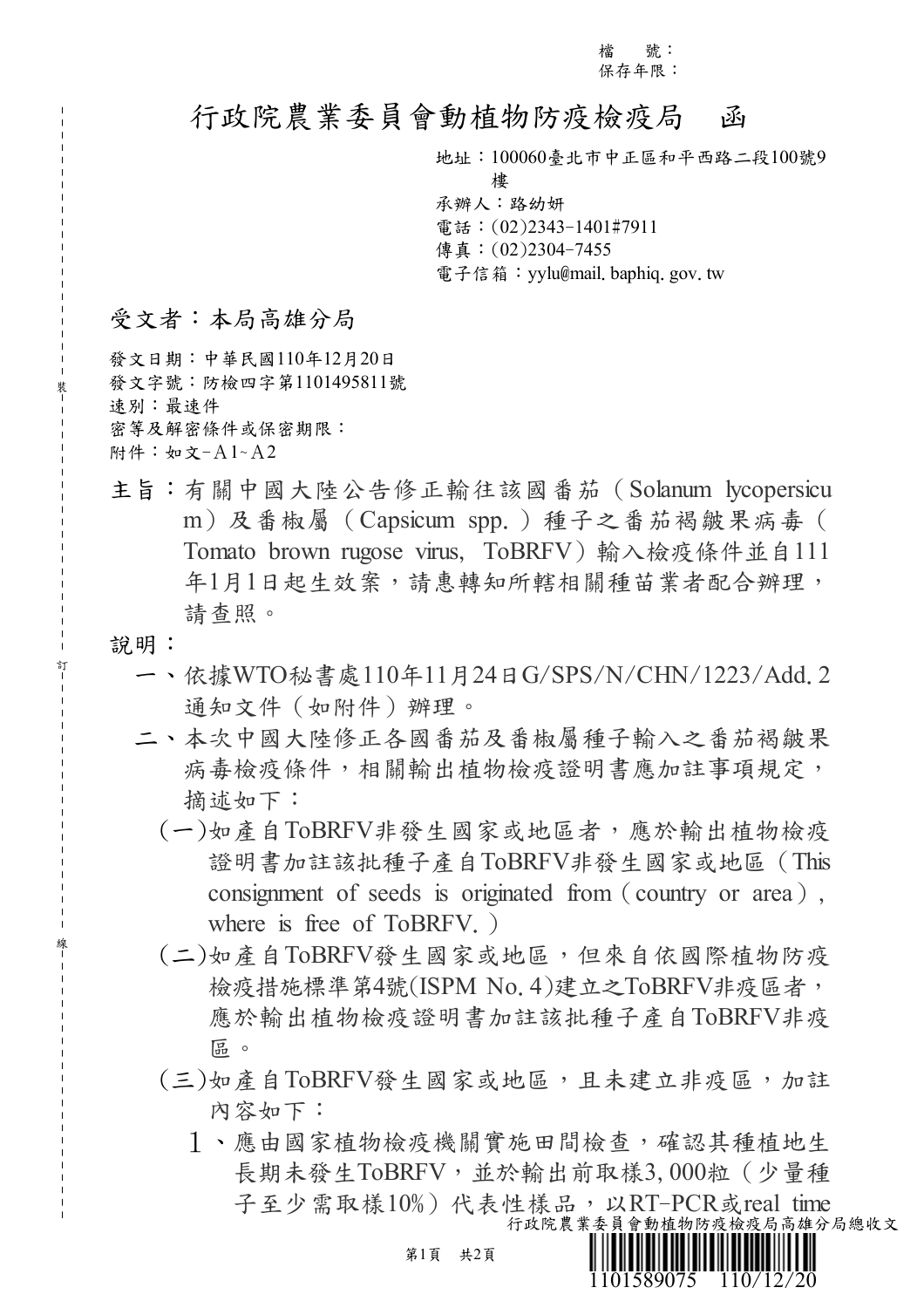$RT$ -PCR進行檢測確認未罹染ToBRFV,輸出植物檢疫證 明書應加註前述內容。

- 2、於111年1月1日前收獲之種子,可免除田間檢查,輸出 植物檢疫證明書應加註該批種子於111年1月1日前收獲, 輸出前經RT-PCR或real time RT-PCR檢測確認未罹染 ToBRFV。
- (四)經第三國或地區輸往中國大陸之番茄或番椒種子,應依國 際植物防疫檢疫措施標準第12號(ISPM No.12)要求,檢 附加註相應加註事項之原產國輸出植物檢疫證明書正本, 或經第三國或地區植物檢疫機關出具原產國輸出植物檢疫 證明書之認證副本 (certified copy),同時:
	- 1、如該批種子於第三國或地區僅儲藏,或重新包裝但未受 有害生物污染,第三國或地區植物檢疫機關應出具再輸 出植物檢疫證明書。
	- 2、如該批種子於第三國或地區有受害生物污染,第三國或 地區植物檢疫機關應實施輸出前檢測,並出具輸出植物 檢疫證明書,加註該批種子於輸出前經RT-PCR或real time RT-PCR檢測確認未罹染ToBRFV。。
- (五)輸入時檢附檢疫證明書不符規定,或於輸入種子檢出ToBRFV 者,應退運或銷燬。
- 三、查目前我國為ToBRFV非發生國家,確屬我國產之番茄及番 椒屬種子輸銷中國大陸時,依說明二、(一)內容辦理。
- 四、非我國產之番茄及番椒屬種子輸入我國後再輸往中國大陸者, 申請人應確實申報原產地,並依說明二、(四)內容辦理。
- 五、輸出前,請業者先洽中國大陸植物檢疫機關取得輸入許可證 並確認其輸入檢疫條件後,洽本局轄區分局申請輸出檢疫作 業。
- 正本:社團法人台灣種苗改進協會、本局基隆分局、本局新竹分局、本局臺中分 局、本局高雄分局
- 副本:行政院農業委員會種苗改良繁殖場、本局植物檢疫組 電面子陰20 京11:掻54章

裝

訂

線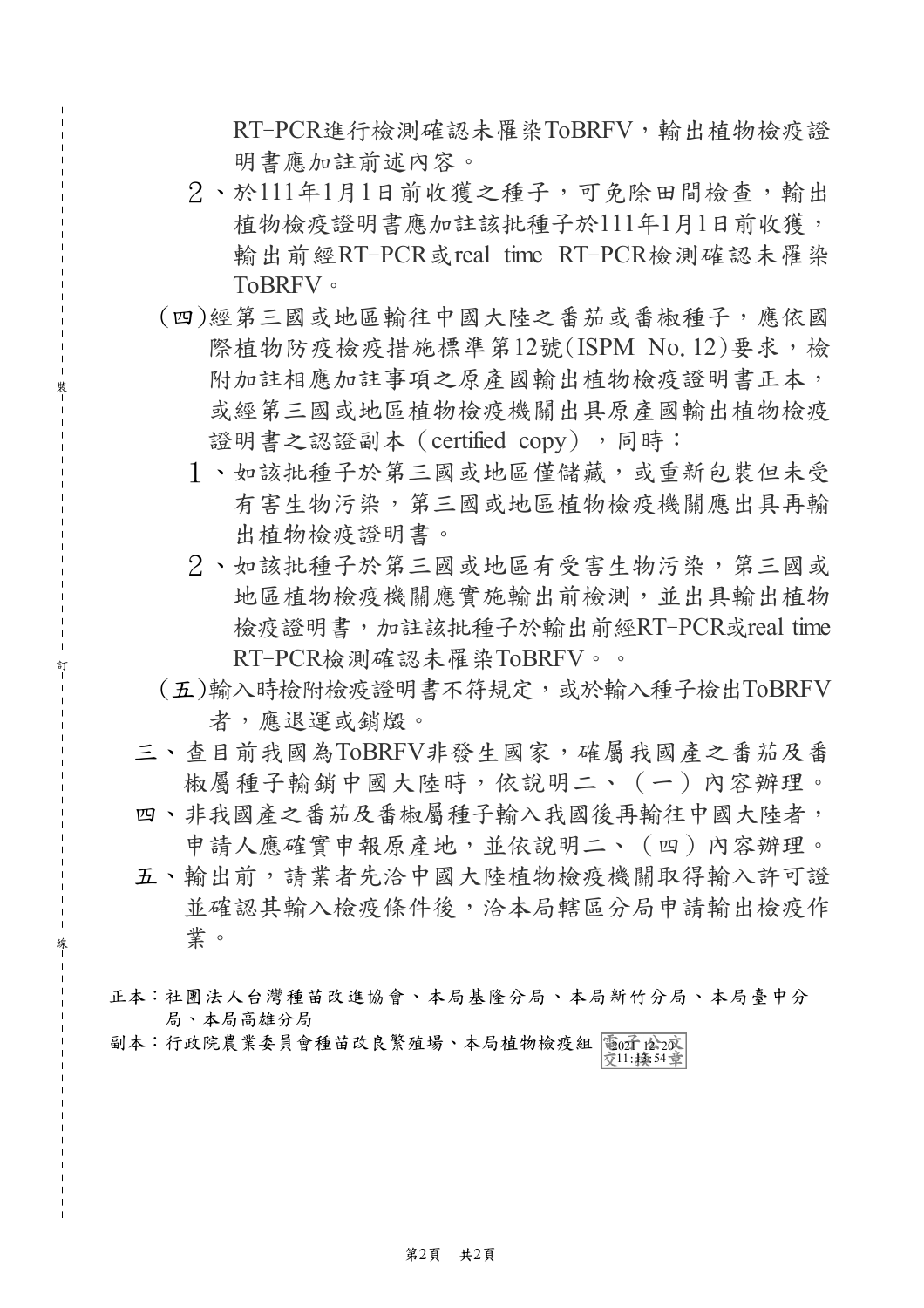

26 November 2021

(21-8909) Page: 1/2

**Committee on Sanitary and Phytosanitary Measures Committee on Sanitary and Phytosanitary Measures Committee And American** 

#### **NOTIFICATION**

*Addendum*

The following communication, received on 24 November 2021, is being circulated at the request of the Delegation of China.

**\_\_\_\_\_\_\_\_\_\_\_\_\_\_\_**

Announcement of the General Administration of Customs on the Prevention of the Introduction of *Tomato Brown Rugose Fruit Virus* with Seeds of the *Solanum Lycopersicum* and *Capsicum* spp. ([2021] No. 91)

G/SPS/N/CHN/1223, notified on 16 July 2021, and G/SPS/N/CHN/1223/Add.1, notified on 21 October 2021, have been approved as "Announcement of the General Administration of Customs on the Prevention of the Introduction of *Tomato Brown Rugose Fruit Virus* with Seeds of *Solanum Lycopersicum* and *Capsicum* spp. ([2021] No. 91)" on 12 November 2021.

The announcement shall take effect on 1 January 2022 and Regions or countries likely to be affected are "Countries or regions exporting seeds of the *Solanum lycopersicum* and *Capsicum* spp. to China".

The details are as follows:

Seeds of *Solanum lycopersicum* and *Capsicum* spp. exported to China shall meet the following phytosanitary requirements for source control:

- I. If the *Tomato brown rugose fruit virus* (ToBRFV) does not occur in the country or area of origin, the competent phytosanitary authority shall state it in the additional declaration on the Phytosanitary Certificate: "This consignment of seeds is originated from\_\_\_ (country or area), where is free of ToBRFV."
- II. If the ToBRFV occurs in the country or area of origin, but the seeds come from a pest free area for ToBRFV in accordance with the International Standards for Phytosanitary Measures No. 4, *Requirements for the Establishment of Pest Free Areas* (ISPM No. 4), the competent phytosanitary authority shall state it in the additional declaration on the Phytosanitary Certificate: "This consignment of seeds is originated from pest free area for ToBRFV."
- III. If the ToBRFV occurs in the country or area of origin and the pest free area has not been established, the competent phytosanitary authority shall carry out a field survey to confirm that no ToBRFV has occurred in the growth period in the planting areas, and take at least 3,000 (at least 10% for the seeds in small batches) representative samples of the seeds in the batch for testing by RT-PCR or Real-time PCR to confirm that no ToBRFV is present before export. The competent phytosanitary authority shall state in the additional declaration on the phytosanitary certificate: "Field survey was carried out during the growth period of this consignment of seeds, no ToBRFV occurred in the planting area. Prior to export, this consignment of seeds has been tested by RT-PCR (or real-time RT-PCR) and found free of ToBRFV."

Seeds harvested before 1 January 2022 may be exempted from the field survey requirement, which shall be stated in the additional declaration on the Phytosanitary certificate: "This consignment of seeds was harvested before 1 January 2022, tested by RT-PCR (or real-time RT-PCR) prior to export, and found free of ToBRFV."

IV. Seeds of the *Solanum lycopersicum* and *Capsicum* spp. exported to China via a third country or area shall be accompanied by an original Phytosanitary Certificate issued by the competent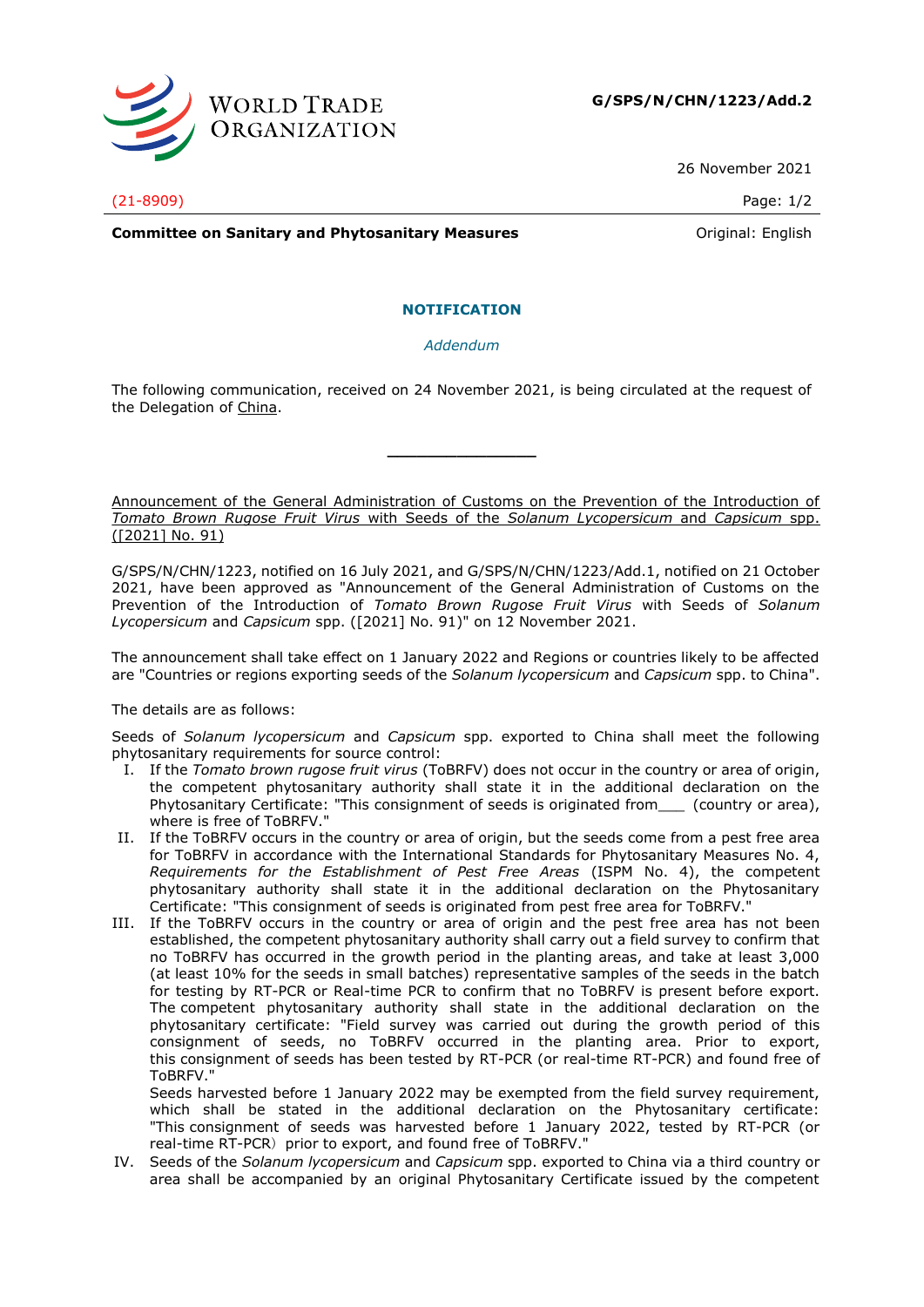phytosanitary authority of the country or area of origin with corresponding additional declarations, or a copy confirmed by the competent phytosanitary authority of a third country or area, in accordance with the requirements of the International Standards for Phytosanitary Measures No. 12 *Guidellines for Phytosanitary Certificates* (ISPM No. 12), and at the same time:

- (i) If the seeds are only stored or assembled with other goods in a third country or area and are not contaminated by pests, the competent phytosanitary authority of the third country or area shall issue a Phytosanitary Certificate for re-export;
- (ii) If the seeds in this consignment are contaminated by pests, the competent phytosanitary authority of the third country or area shall carry out pre-export testing and issue a Phytosanitary Certificate and state it in the additional declaration: "Prior to export, this consignment of seeds has been tested by RT-PCR (or real-time RT-PCR), and found free of ToBRFV."

[https://members.wto.org/crnattachments/2021/SPS/CHN/21\\_7317\\_00\\_x.pdf](https://members.wto.org/crnattachments/2021/SPS/CHN/21_7317_00_x.pdf)

#### **This addendum concerns a:**

- [ ] Modification of final date for comments<br>
[X] Notification of adoption, publication or e
- Notification of adoption, publication or entry into force of regulation
- [ ] Modification of content and/or scope of previously notified draft regulation [ ]
- Withdrawal of proposed regulation
- [ ] Change in proposed date of adoption, publication or date of entry into force [ ]
- Other:

**Comment period:** *(If the addendum extends the scope of the previously notified measure in terms of products and/or potentially affected Members, a new deadline for receipt of comments should be provided, normally of at least 60 calendar days. Under other circumstances, such as extension of originally announced final date for comments, the comment period provided in the addendum may vary.)*

[ ] Sixty days from the date of circulation of the addendum to the notification and/or *(dd/mm/yy)*: Not applicable

#### **Agency or authority designated to handle comments: [ ] National Notification Authority, [X] National Enquiry Point. Address, fax number and e-mail address (if available) of other body:**

WTO/SPS National Notification and Enquiry Center of the People's Republic of China Tel: +(86 10) 5795 4645/5795 4642 E-mail: sps@customs.gov.cn

#### **Text(s) available from: [ ] National Notification Authority, [X] National Enquiry Point. Address, fax number and e-mail address (if available) of other body:**

WTO/SPS National Notification and Enquiry Center of the People's Republic of China Tel: +(86 10) 5795 4645/5795 4642 E-mail: sps@customs.gov.cn

**\_\_\_\_\_\_\_\_\_\_**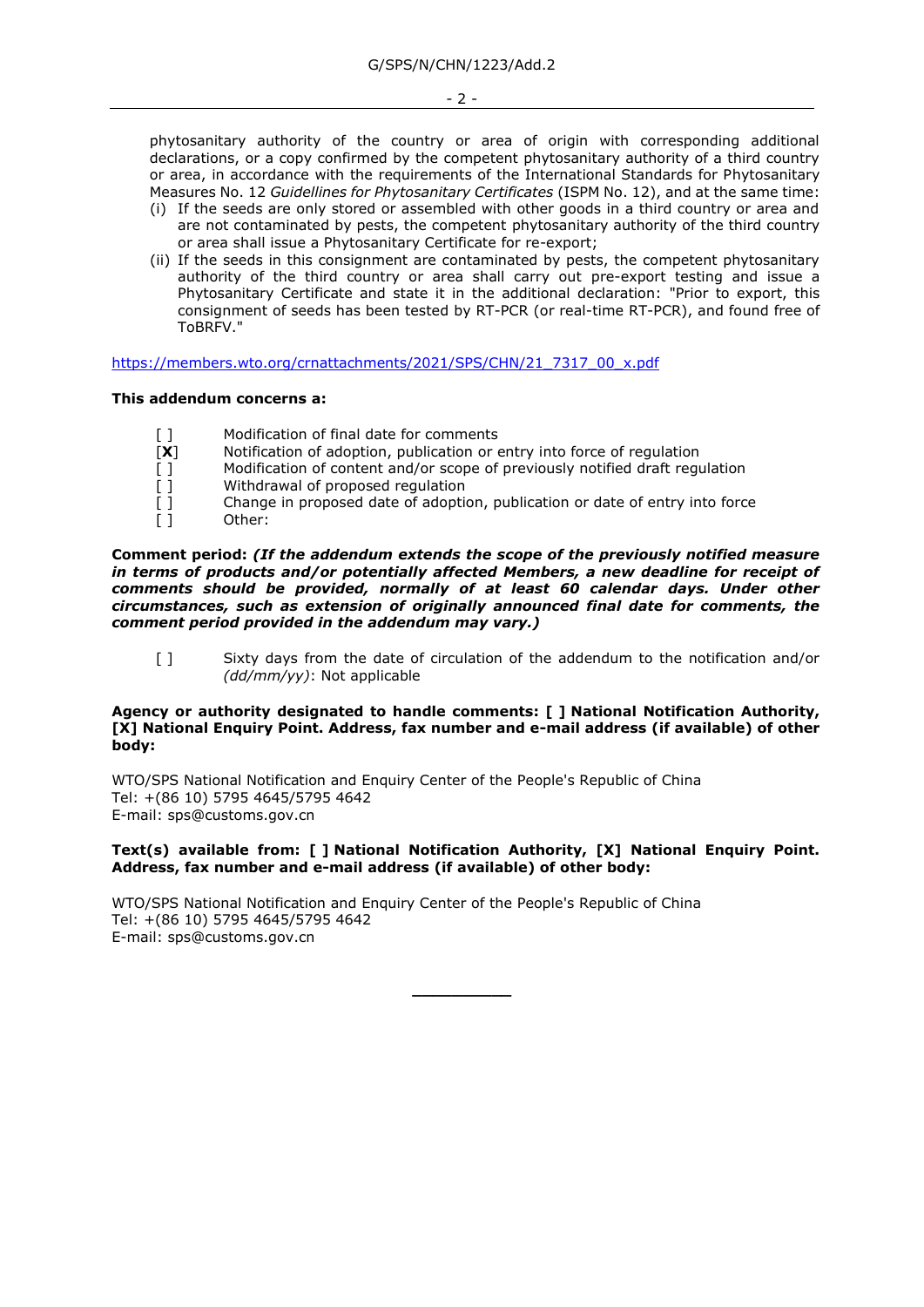# 中华人民共和国海关总署



## 2021 年 第 91 号

番茄褐色皱果病毒*Tomato brown rugose fruit virus*(ToBRFV) 是一种危害番茄、辣椒等茄科作物的植物病毒,可引起叶片花叶、 蕨叶及果实出现黄斑、畸形、变褐、坏死等症状,严重影响果实 产量和品质,危害性极大,可随种子远距离传播,是我国法定进 境植物检疫性有害生物。为防止该病毒传入,保护我国农业生产 和生态安全,根据《中华人民共和国生物安全法》、《中华人民共 和国进出境动植物检疫法》及其实施条例等有关法律法规,以及 相 关 国 际 植 物 检 疫 措 施 标 准 , 现 将 进 口 番 茄 ( *Solanum*

 $-1 -$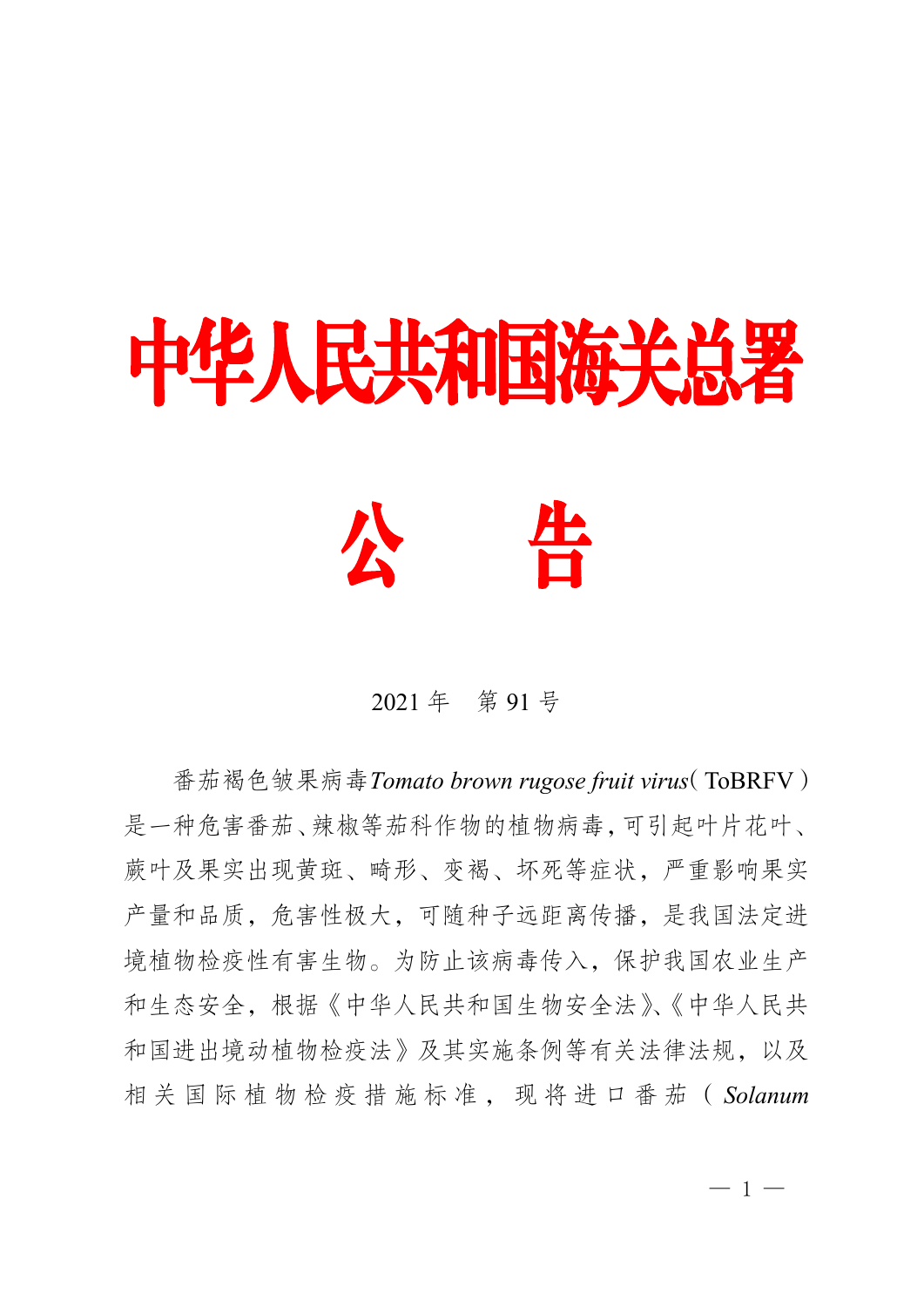*lycopersicum*)和辣椒属(*Capsicum* spp.)种子的源头管控检疫要 求公告如下:

一、如原产国家或地区未发生番茄褐色皱果病毒的,植物检 疫主管部门须在出具的植物检疫证书附加声明中注明:"This consignment of seeds is originated from  $\qquad \qquad$  (country or area), where is free of ToBRFV."〔该批种子产自未发生番茄褐色皱果病 毒的\_\_\_\_\_(国家或地区)。〕

二、如原产国家或地区有番茄褐色皱果病毒发生,但来自按 照国际植物检疫措施标准第 4 号《建立非疫区的要求》(ISPM No.4)建立的番茄褐色皱果病毒非疫区,植物检疫主管部门须在 出具的植物检疫证书附加声明中注明:"This consignment of seeds is originated from pest free area for ToBRFV."(该批种子产自番茄 褐色皱果病毒非疫区。)

三、如原产国家或地区有番茄褐色皱果病毒发生,且未建立 非疫区的,植物检疫主管部门应实施田间调查,确认其种植地在 生长期未发生番茄褐色皱果病毒,并在出口前对该批种子抽取至 少 3000 粒(小批量种子至少取 10%)代表性样品,采用 RT-PCR 或实时荧光RT-PCR方法进行检测,确认不带番茄褐色皱果病毒。 植物检疫主管部门应在植物检疫证书附加声明中注明:

"Field survey was carried out during the growth period of this consignment of seeds, no ToBRFV occurred in the planting area. Prior to export, this consignment of seeds has been tested by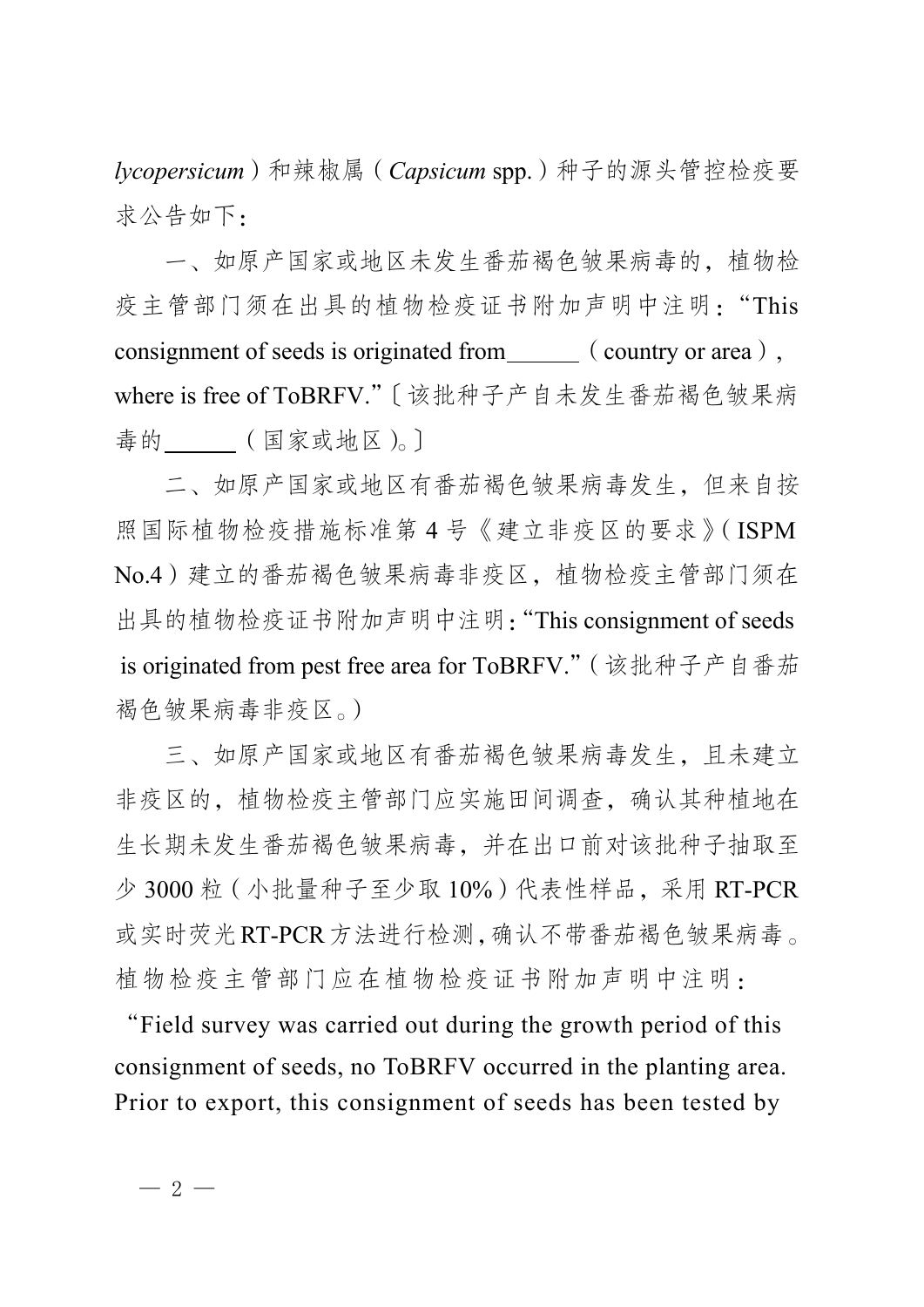RT-PCR (or real-time RT-PCR) and found free of ToBRFV." [在该 批种子生长期进行田间调查,种植地未发生番茄褐色皱果病毒。 出口前经 RT-PCR (或实时荧光 RT-PCR)检测,该批种子不带番 茄褐色皱果病毒。〕

对于 2022 年 1 月 1 日前已收获的种子,可免于田间调查要 求,应在植物检疫证书附加声明中注明:"This consignment of seeds was harvested before January 1st, 2022, tested by RT-PCR (or real-time RT-PCR) prior to export, and found free of ToBRFV." [该 批种子于 2022 年 1 月 1 日前收获,出口前经 RT-PCR(或实时荧 光 RT-PCR)检测,不带番茄褐色皱果病毒。〕

四、经第三国或地区输华的番茄和辣椒属种子,应根据国际 植物检疫措施标准第 12 号《植物检疫证书》(ISPM No.12)要求, 随附原产国家或地区植物检疫主管部门出具且带有相应附加声明 的植物检疫证书正本,或经第三国或地区植物检疫主管部门确认 的副本,同时:

(一)如该批种子在第三国或地区仅实施了储藏或与其他货 物拼装,未受到有害生物污染,第三国或地区植物检疫主管部门 应出具转口植物检疫证书。

(二)如该批种子受到有害生物污染,第三国或地区植物检 疫主管部门应实施出口前检测,并出具植物检疫证书,在附加声 明中注明: "Prior to export, this consignment of seeds has been tested by RT-PCR (or real-time RT-PCR), and found free of

 $-3 -$